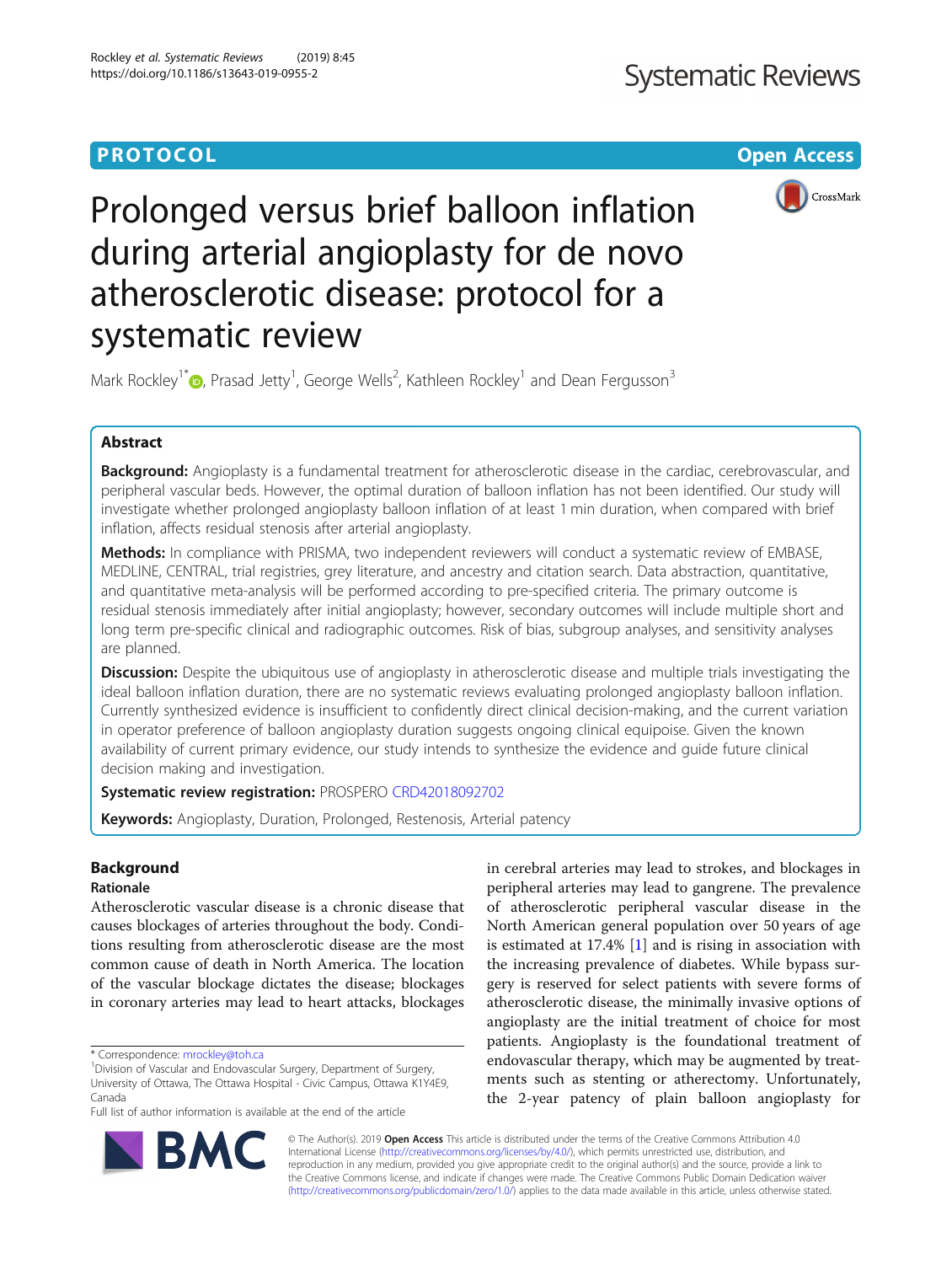peripheral vascular disease has been poor, reported between 50 and 80%, depending on lesion location and characteristics [[2\]](#page-5-0).

Various techniques have been proposed to minimize restenosis following angioplasty; however, many have not been thoroughly evaluated in randomized trials. One such technique is prolonged angioplasty balloon inflation time, which is theorized to reduce post-interventional dissection and induce smooth muscle dysfunction, thereby reducing vasospasm and resulting stenosis. While animal studies have not revealed short-term mechanical advantage for prolonged balloon inflation [[3\]](#page-5-0), smooth muscle dysfunction has been observed [[4\]](#page-5-0). Both of these studies compared brief balloon inflation times less than 60 s with inflation times greater than 60 s. Alternatively, prolonged balloon inflation may incur risk to the patient by simply mask flow-limiting dissections, which could have been identified if only transient balloon inflation was used. Identification of these dissections is relevant as they are at high risk of causing target lesion occlusion and necessitate stent placement.

Conversely, in addition to being a therapeutic treatment for atherosclerotic disease, balloon angioplasty is known to cause vascular damage to previously healthy arteries in animal models after an inflation time of 60 s [[5](#page-5-0)–[7\]](#page-5-0). These articles present several proposed mechanisms for arterial injury during angioplasty; however, they all ultimately refer to intimal hyperplasia which occurs within hours to days after the initial angioplasty, due to inflammatory response following endothelial injury caused by the balloon inflation. This contradiction raises concern that although angioplasty may result in esthetic immediate results, there is a fundamental limitation to preserving long-term results after angioplasty. In particular, prolonged angioplasty balloon inflation may result in superior immediate results, but may also cause more profound vascular injury. The potential risks to patients of long-term vascular injury due to prolonged angioplasty is currently unknown.

When angioplasty was first introduced in the last twentieth century, early randomized trials revealed immediate benefit of prolonged balloon inflation, although the sustainability of the patency benefit is conflicting  $[8-10]$  $[8-10]$  $[8-10]$  $[8-10]$ . However, the immediate benefit of prolonged angioplasty has not been consistently reported in randomized trials [[11](#page-6-0)]. Initial studies describing the methods of arterial angioplasty in peripheral arteries use 1 min duration inflations without justification for the inflation duration [\[12](#page-6-0)]. Despite the ubiquitous use of angioplasty in atherosclerotic disease and ongoing primary investigation, there are no systematic reviews evaluating prolonged angioplasty balloon inflation. Currently synthesized evidence is insufficient to confidently direct clinical decision-making, and the current variation in

operator preference of balloon angioplasty duration suggests ongoing clinical equipoise.

#### **Objectives**

The objective of this systematic review is to evaluate the risks and benefits of prolonged angioplasty balloon inflation duration in the diverse patients with atherosclerotic disease.

Specifically, our primary objective will be to determine if in patients receiving elective arterial angioplasty for stenotic or occlusive atherosclerotic disease, does prolonged balloon inflation of greater than 1 min duration, when compared with brief balloon inflation 1 min or less, improve residual stenosis in the immediate post-procedure angiogram.

Secondary questions that will be addressed by this review will include:

- 1 Is the effect of prolonged balloon inflation modulated by the location of atherosclerotic disease: coronary, cerebrovascular, and peripheral?
- 2 Does prolonged balloon inflation, when compared with brief balloon inflation, affect immediate adverse radiographic events such as major vascular dissection?
- 3 Does prolonged balloon inflation, when compared with brief balloon inflation, affect immediate clinically apparent adverse events secondary to vessel territory ischemia, such as heart attack or stroke?
- 4 Does prolonged balloon inflation, when compared with brief balloon inflation, affect long term radiographic vessel patency?
- 5 Does prolonged balloon inflation, when compared with brief balloon inflation, affect long term resolution of clinical ischemic symptoms?

#### Methods

#### Eligibility criteria

#### Study designs

We will include randomized controlled trial (RCT), including cluster RCT, non-randomized controlled trials, cluster trials, interrupted time series studies, controlled before-after studies (CBA), and prospective or retrospective cohort studies. Case series, nested case-control, cross-sectional studies, and case reports will be excluded.

## **Participants**

We will include studies examining human adults (age 18 or older) who received angioplasty for atherosclerotic stenotic or obstructive vascular disease. Subgroup analysis examining clinical symptoms will exclude all trials that do not reference ischemia-based symptoms and only report radiographic results. Of note, when multiple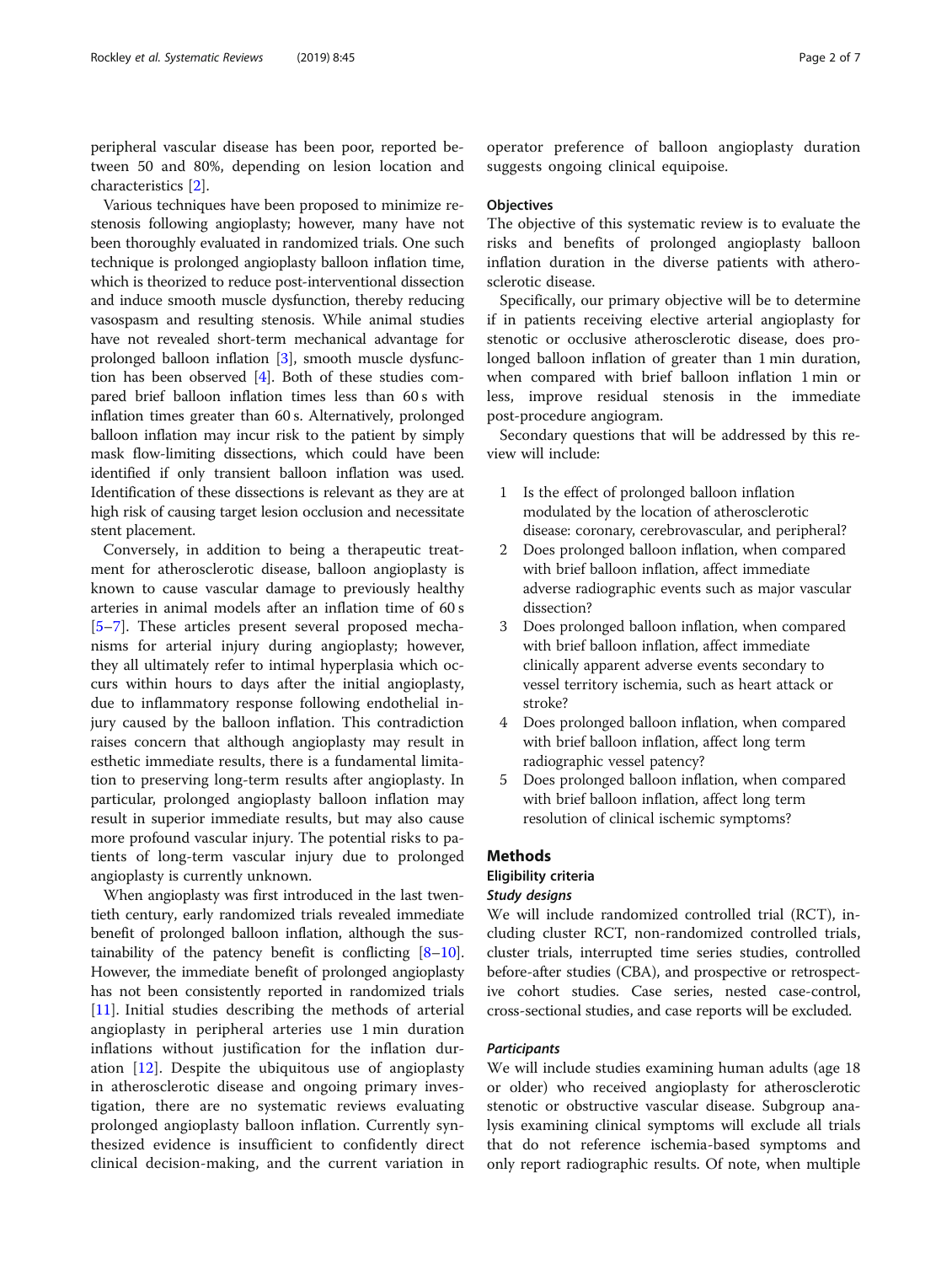arterial lesions are intervened upon within the same patient, each lesion will be counted as a separate "participant."

## Intervention and comparators

We will examine studies investigating elective arterial angioplasty. The angioplasty must be the primary purpose of the intervention and not be performed concurrently with a hybrid open vascular procedure on an in-line flow artery. The intervention may be performed on any arterial structure, including coronary, extracranial, intracerebral, or extremity arteries. The balloons may be drug-coated or lined with cutting ribs. However, we will exclude studies which employed adjunctive endovascular procedures prior to measurement of the outcome of interest, including but not limited to stent placement, orbital atherectomy, laser atherectomy, rotational atherectomy, or directional atherectomy. We will exclude venous angioplasty, arteriovenous fistula angioplasty, and studies examining emergency settings. We will only include studies examining de novo stenosis and therefore exclude studies examining angioplasty of restenosis, as the histopathology and outcomes related to restenosis are vastly different than de novo atherosclerosis [\[13\]](#page-6-0).

The intervention of interest is at least one single prolonged angioplasty balloon inflation greater than 1 min duration, and the control will be brief balloon inflation, with no single balloon inflation duration greater than 1 min.

# **Outcomes**

The primary outcome of interest is residual stenosis immediately following angioplasty, as determined by post-inflation angiogram. The definition threshold for residual stenosis must be defined and is generally between 20 and 50% stenosis.

Secondary endpoints are categorized into immediate and long-term outcomes. Immediately, we will collect reported information on radiographic adverse events; this excludes residual stenosis and will be defined as a vascular anatomic abnormality that did not exist prior to balloon inflation. This includes arterial dissection, vessel perforation, and acute occlusion where there was a degree of patency prior to intervention. In addition to radiographic adverse events, we will collect newly developed clinically significant adverse events noted during the day of intervention, which broadly encompasses ischemic symptoms secondary to the territory of vascular intervention, for instance, a myocardial infarction following coronary artery angioplasty, stroke following cerebral vessel angioplasty, or acute limb ischemia following peripheral arterial angioplasty.

Long-term secondary endpoints will also be differentiated into radiographic or clinical outcomes. We will collect data from any study reporting radiographic vessel patency by any validated modality, when performed on the day following the initial intervention: interventional angiogram, CT-angiogram, MRI-angiogram, and duplex ultrasound will be considered. Clinically, symptoms indicating long term resolution of ischemia will include angina pectoralis, cerebral hypoperfusion syndromes, claudication, or critical limb ischemia.

## Timing

Studies will be selected for inclusion if they report immediate post-angioplasty angiographic results, performed on the same day as the procedure. Long-term endpoint data will also be collected, as described above, if available.

## **Setting**

There are no restrictions regarding the setting of the study.

#### Language

We will include English and French studies, with a list of potentially relevant translated titles in other languages included in an Additional file [1.](#page-5-0)

### Information sources

A literature search strategy using medical subject headings and text words has been developed. We will search MEDLINE (OVID interface), EMBASE (OVID interface), and the Cochrane Central Register of Controlled Trials (Wiley interface).

To ensure capture of all relevant trials, all selected studies will also undergo ancestry search, in addition to citation search using SCOPUS. OpenGrey will be interrogated for unpublished relevant literature.

## Search strategy

Both qualitative and quantitative studies will be collected. All searches will be limited by date of publication (January 1977–February 2018). The initial year of 1977 has been chosen as the first in-human use of angioplasty was performed that year. No language limit will be placed on the search; however, only English or French studies will be included in the analysis, with titles of potentially relevant studies in alternate languages included in the Additional file [1](#page-5-0). The search strategy and syntax will be guided by a Health Sciences librarian with systematic review experience. After the MEDLINE search syntax has been finalized, it will be adapted to accommodate the remaining database searches. Please see Additional file [2](#page-5-0) for a complete search syntax used for the MEDLINE search. Of note, the PROSPERO database has been searched, and no ongoing or recently completed systematic review on this topic has been performed.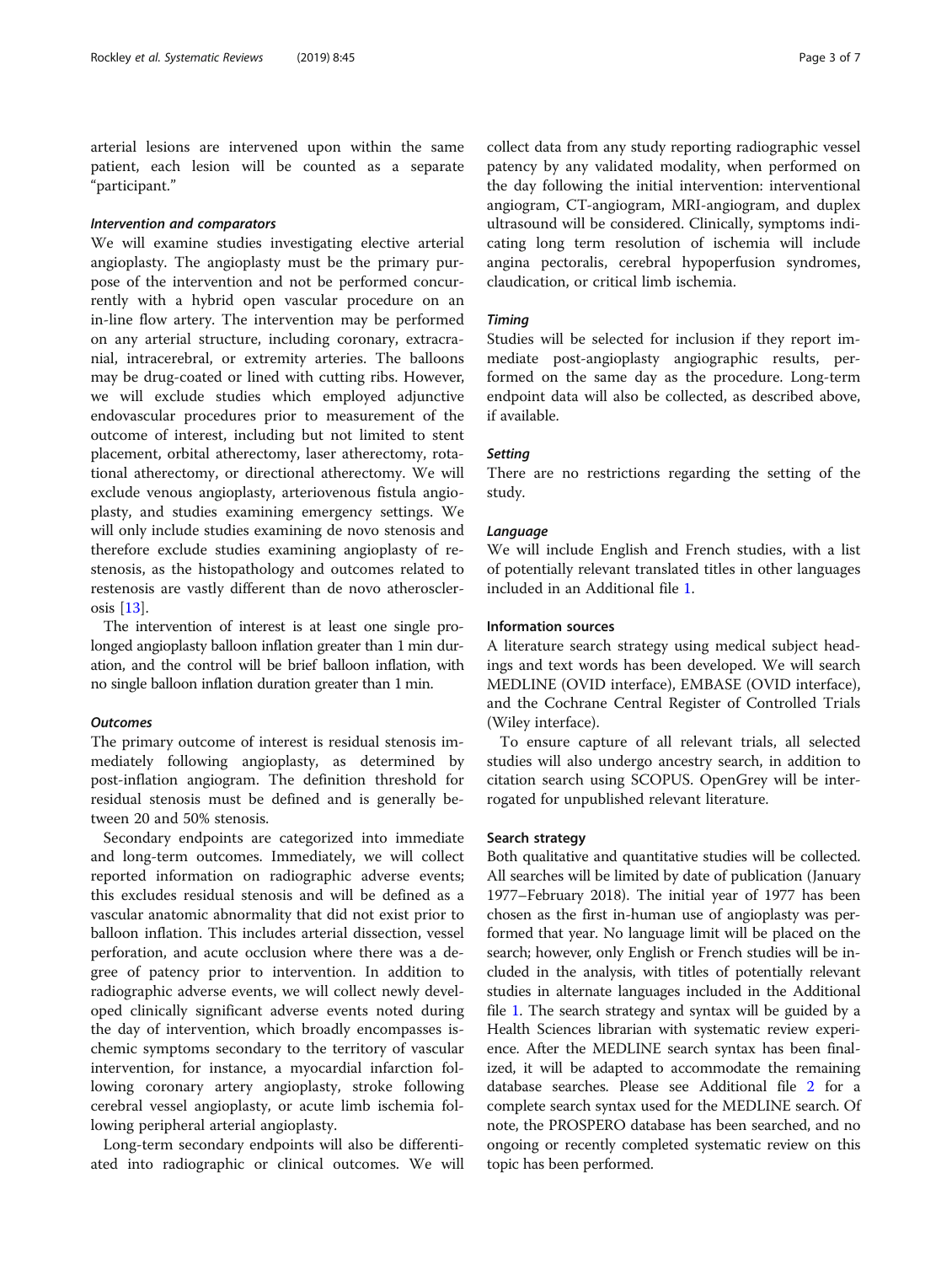# Study records

#### Data management

Literature search results will be aggregated in EndNote, including where duplicate articles will be removed. The results will then be uploaded to the Distiller SR software, which will facilitate collaboration among all reviewers.

The two screening authors will independently screen titles and abstracts resulting from the combined search of all selected databases. The full text of an article will be obtained for any articles that appear to meet eligibility criteria, at which point the full text will be screened and confirmation of article inclusion will be made. Any reasons for exclusion following full text screening will be explicitly documented and listed in an Additional file [1.](#page-5-0)

Once both reviewers have created a complete list of eligible articles, the lists will be compared. Discrepancies in article selection will be addressed with discussion with a third-party author experienced in systematic review conduct. No authors will be blinded to journal titles, study authors, or study location of origin.

#### Data collection process

A standardized form created in Distiller SR will be used as the data collection method. Both reviewers will have a separate form for each article, which will be compared for consistency after data collection has completed. Any discrepancy will be addressed with discussion with a third-party author experienced in systematic review conduct. Study authors will not be contacted to resolve unclear or inadequate reporting of data.

# Data items

Generic article data collected will include year of publication, trial design methodology, trial size (both in number of patients and number of lesions), duration of follow-up, financial support sources and involvement, and publication status.

Patient-specific data will include average age, gender, symptom status, and the anatomic location of arterial lesions (classified as coronary, cerebrovascular, peripheral, and other).

Intervention-specific data will include the trial protocol for angioplasty balloon inflation duration, the total number of repeated inflations, target balloon inflation pressure, use of adjunctive endovascular therapy following angioplasty, and the total number of lesions intervened upon in each intervention arm. We will also document the type of angioplasty device used; specifically, we will record any use of drug-eluting balloons, cutting rib balloons, and perfusion catheters.

Outcome-specific data will include the blinding status of outcome adjudication, the definition of restenosis, definition of acute or chronic radiologic or symptomatic adverse events, and any long-term vessel patency or symptom status outcomes.

## Outcomes and prioritization

# Primary outcome

The primary outcome will be the number of lesions who do not suffer from residual stenosis immediately following angioplasty balloon inflation, with a threshold as defined specifically by the individual trials but not exceeding the limits of 20–50% residual stenosis. We will record whether the treating physician or a blinded adjudicator determined the end-point.

#### Secondary outcomes

- 1 Immediate outcomes
	- a. Radiographic
		- i. Defined as a vascular anatomic abnormality that did not exist prior to balloon inflation. We will record whether the treating physician or a blinded adjudicator determined the end-point. These will be recorded as dichotomous outcomes.
			- 1. Vessel dissection
			- 2. Vessel perforation
			- 3. Distal embolization
			- 4. Composite endpoint, which may include dissection, perforation, or severe residual stenosis
	- b. Clinical
		- i. Defined as newly developed ischemic symptoms, temporally related to intervention, and anatomically related to ischemia of the end-organ perfused by the artery receiving angioplasty. These will be recorded as dichotomous outcomes.
			- 1. Myocardial infarction or angina pectoralis
				- a. Clinical or biochemical diagnostic confirmation
			- 2. Stroke or transient ischemic attack
				- a. Clinical diagnosis, with or without radiographic confirmation
			- 3. Acute limb ischemia
				- a. Clinical diagnosis, with or without radiographic confirmation
- 2 Long-term outcomes
	- a. Radiographic
		- i. Defined as any record of radiographic vessel patency by any validated modality, when performed on the day following the initial intervention. The length of follow-up will be noted, and multiple records kept if follow-up images were obtained at multiple time point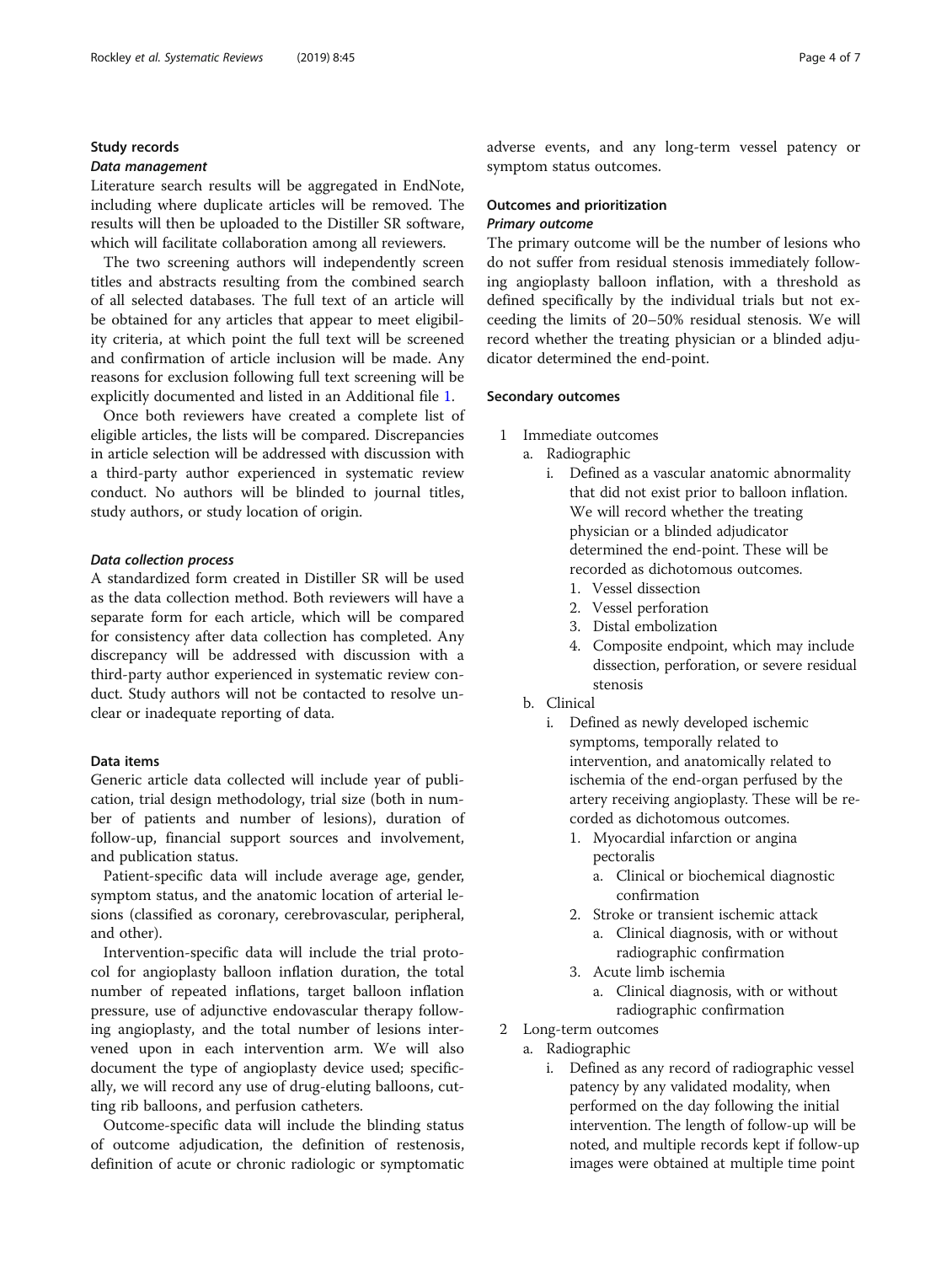following the intervention. We will record whether the treating physician or a blinded adjudicator determined the end-point. These will be recorded as dichotomous outcomes.

- 1. Interventional angiogram
- 2. CT angiogram
- 3. MR angiogram
- 4. Duplex ultrasound
- b. Clinical
	- i. Defined as the recurrence or development of chronic ischemic symptoms related to the end-organ perfused by the vessel intervened upon by angioplasty. These will be recorded as dichotomous outcomes.
		- 1. Angina pectoralis
		- 2. Cerebral hypoperfusion syndrome
		- 3. Claudication
		- 4. Critical limb ischemia.

## Risk of bias of individual studies

To assess individual studies for potential risk of bias, we will collect information guided by the Cochrane Collaboration tool for assessing risk of bias. In summary, this includes sequence generation, allocation concealment, blinding, incomplete outcome data, and selective outcome reporting. For each category, each study will be determined to be at either low or high risk. Alternately, if the report includes insufficient information to determine the level of risk, the category will be labeled as unclear. Determination of the level of bias will be made by the two reviewers independently and compared following complete assessment of all studies. Any discrepancy will be addressed with discussion with a third-party author experienced in systematic review conduct. The resulting risk of bias for each study, in each category, will be graphically represented by RevMan software.

#### Data synthesis

#### Quantitative synthesis

Following data collection, if the studies are homogenous in terms of design, subjects, interventions, and outcomes, we will conduct a meta-analysis with random effects model. All outcomes that may undergo meta-analysis will be dichotomous in nature. Measurement effects will be determined by using risk ratio with 95% confidence intervals. As mentioned, the proposed unit of analysis will be arterial lesions; one subject may lend multiple units of analyses if they have multiple lesions undergoing angioplasty. Clustering of data for purposes of meta-analyses will not be considered due to variable reporting patterns, resulting in statistical limitations. However, for cluster randomized trials, we will account for the interclass correlation coefficient to appropriately modify results, as guided by the Cochrane Handbook for Systematic Reviews of Interventions.

Due to the anticipated heterogeneous nature of clinical symptomatic status presentation and reporting, in particular given the broad anatomic inclusion of this study, clinical symptom outcomes will not be assessed using quantitative meta-analysis.

#### Issues relating to data quality

In cases of unclear or inadequate data reporting, the authors will not be contacted for further data, and the data will be absent from meta-analysis. For trials that did not report on an intention-to-treat basis, or otherwise are at unique risk for missing or high risk of bias, sensitivity analysis will be used to assess the effect of inclusion of these trials. Trials will not be excluded due to the number of participants, however, will be assessed with sensitivity analysis if the size of trials raises heterogeneity concerns.

To assess for study heterogeneity, we will first subjectively assess variability in patient and study baseline factors, intervention type, and outcome assessments. Statistical heterogeneity will be tested using the  $I^2$  statistic, with a threshold of 40–60% possibly representing heterogeneity and greater than 60% likely representing heterogeneity. In cases of likely heterogeneity, we will attempt to identify the source of heterogeneity through the use of pre-defined subgroup or post hoc sensitivity analysis.

### Quantitative data synthesis

All quantitative data syntheses will be performed on RevMan software as guided by the Cochrane Handbook for Systematic Reviews of Interventions. If acceptable levels of homogeneity are observed, cumulative effect estimates will be calculated with the Mantel-Haenszel method using fixed effects model. Alternately, a qualitative synthesis will be performed.

#### A priori subgroup analyses

Planned subgroup analyses include:

- Anatomic location of arterial intervention (coronary, cerebrovascular, peripheral, and other)
- Number of balloon inflations (single inflation versus repeated inflations)
- Era of study (prior to year 2000 and following year 2000)
- Angioplasty device (plain balloon, drug-coated balloon, cutting balloon, perfusion catheter)

#### Qualitative synthesis

All reported outcomes will be synthesized and reported in a qualitative manner. Furthermore, clinical outcomes will only be synthesized in a qualitative manner, as the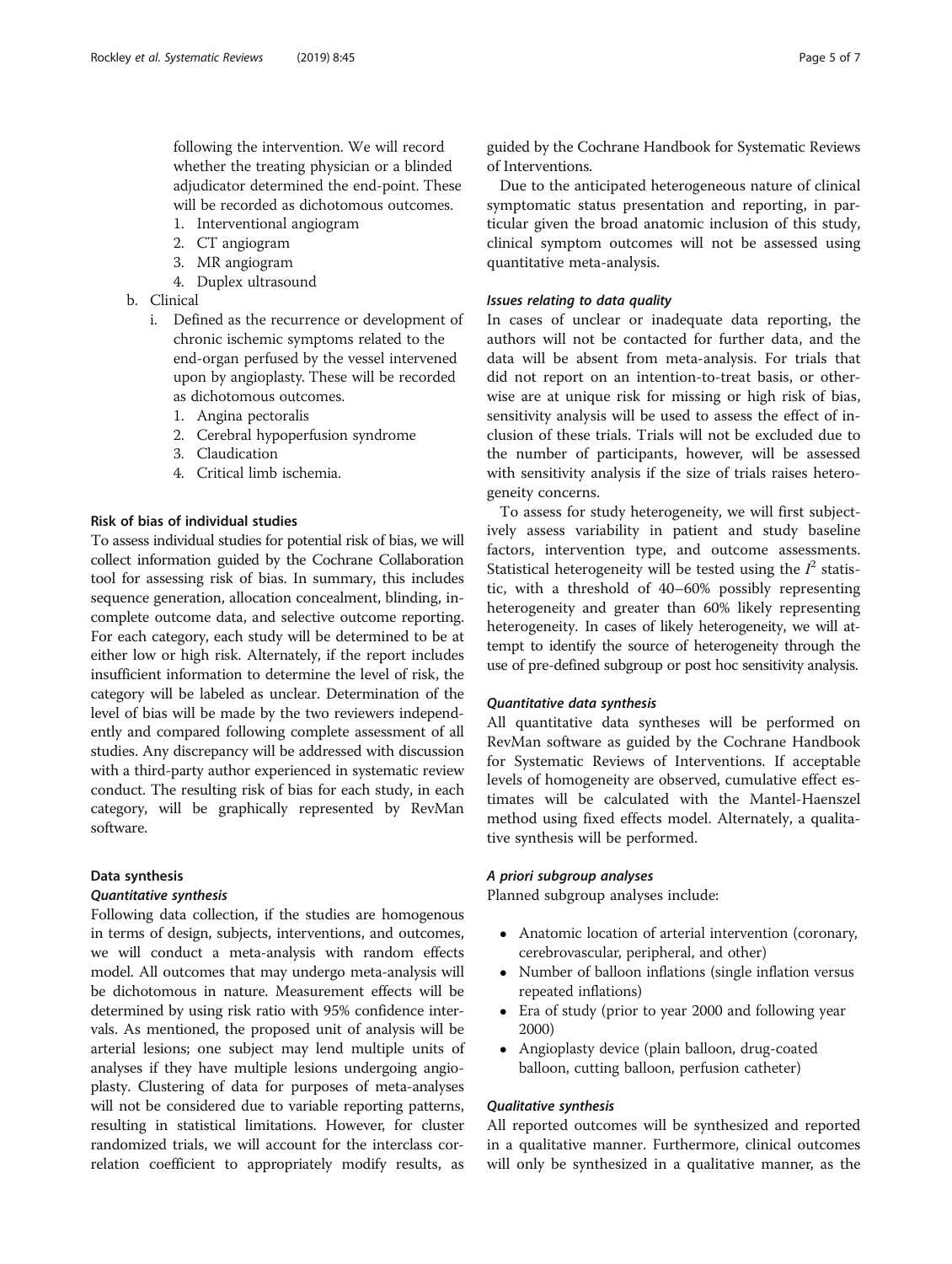<span id="page-5-0"></span>expected heterogeneity in clinical situations and reporting will preclude quantitative analysis.

## Meta-bias

In addition to individual study assessment of risk of bias, all studies will be evaluated for indications of meta-bias. We will search for preceding published or registered protocols prior to study publication and evaluate for selective outcome reporting. Potential for reporting bias will be assessed by a funnel plot.

### Confidence in cumulative estimate

The quality of all outcomes will be judged subjectively as a consensus among study authors, using the standardized Grading of Recommendations Assessment, Development and Evaluation methodology.

## **Discussion**

This study intends to focus on a procedural technique for a systemic disease and encompasses a broad scope of specialties and anatomic regions. This breadth is intentional and intended to account for the relatively low anticipated body of evidence on this topic. However, the breadth of the study also introduces limitations during the conduct and interpretation of this review. While a meta-regression to determine the relative impact of angioplasty inflation duration on restenosis could theoretically demonstrate an ideal inflation duration, this will not be feasible due to the anticipated breadth of disease and reporting variability. Therefore, the primary conclusion of this study will determine whether balloon inflation of greater than 60 s is favorable; the specific ideal duration will not be determined in the context of these limitations. Furthermore, case-specific characteristics that are known to affect angioplasty success, such as other systemic diseases and lesion characteristics, will not be feasible to introduce into the analysis. Therefore, this study relies on the integrity of study allocation procedures to ensure the treatment arms are comparable. Despite these limitations, the potential results of this study remain insightful and necessary in light of the ubiquity of angioplasty and variations in practice. Adherence to the PRISMA-P guidelines (see Additional file 2) will assist in performing a transparent and thorough investigation.

# Additional files

[Additional file 1:](https://doi.org/10.1186/s13643-019-0955-2) Proposed search syntax for MEDLINE, using OVID interface. (LOG 100 bytes). (DOCX 24 kb) [Additional file 2:](https://doi.org/10.1186/s13643-019-0955-2) PRISMA-P 2015 Checklist. (DOCX 33 kb)

#### Abbreviations

CBA: Controlled before-after trial; RCT: Randomized control trial

#### Funding

There are no funding contributions to declare for this study.

#### Availability of data and materials

The datasets generated and analyzed during the current study will be available from the corresponding author on reasonable request.

#### Authors' contributions

MR conceived of the project and developed the first draft of the protocol. KR was a major contributor in writing the manuscript and will act as the second reviewer. PJ was a major contributor of project concept and subgroup analysis overview. GW guided conceptual and statistical aspects of the trial. DF oversaw all stages of the manuscript. All authors read and approved the final manuscript.

#### Ethics approval and consent to participate

Ethics is waived for a systematic review of published papers.

#### Consent for publication

Not applicable

### Competing interests

The authors declare that they have no competing interests.

#### Publisher's Note

Springer Nature remains neutral with regard to jurisdictional claims in published maps and institutional affiliations.

#### Author details

<sup>1</sup> Division of Vascular and Endovascular Surgery, Department of Surgery, University of Ottawa, The Ottawa Hospital - Civic Campus, Ottawa K1Y4E9, Canada. <sup>2</sup>Cardiovascular Research Methods Centre, University of Ottawa Heart Institute, Ottawa K1Y4W7, Canada. <sup>3</sup>Clinical Epidemiology Program, Ottawa Hospital Research Institute, Ottawa K1H8L6, Canada.

#### Received: 28 August 2018 Accepted: 18 January 2019 Published online: 05 February 2019

#### References

- 1. Collins JS. Gender and peripheral vascular disease. J Am Board Fam Prac. 2006;19(2):132–40.
- 2. Lazaris AM, Tsiamis AC, Fishwick G, Bolia A, Bell PRF. Clinical outcome of primary infrainguinal subintimal angioplasty in diabetic patients with critical lower limb ischemia. J Endovasc Ther. 2004;11(4):447–53.
- 3. Lantis J, Jensen M, Benvenisty A, Mendes D, Gendics C, Todd G. Outcomes of combined superficial femoral endovascular revascularization and popliteal to distal bypass for patients with tissue loss. Ann Vasc Surg. 2008;22(3):366–71.
- 4. Consigny PM, LeVeen RF. Effects of angioplasty balloon inflation time on arterial contractions and mechanics. Investig Radiol. 1998;23(4):271–6.
- 5. Doornekamp FN, Borst C, Haudenschild CC, Post MJ. Fogarty and percutaneous transluminal coronary angioplasty balloon injury induce comparable damage to the arterial wall but lead to different healing responses. J Vasc Surg. 1996;24(5):843–50.
- 6. Kim AK, Kim MH, Kim DH, Go HN, Cho SW, Um SH, et al. Inhibitory effects of mesenchymal stem cells in intimal hyperplasia after balloon angioplasty. J Vasc Surg. 2016;63(2):510–7.
- 7. Wilensky RL, March KL, Gradus-Pizlo I, Sandusky G, Fineberg N, Hathaway DR. Vascular injury, repair, and restenosis after percutaneous transluminal angioplasty in the atherosclerotic rabbit. Circulation. 1995;92(10):2995–3005.
- 8. Arie S, Checchi H, Coelho WMC, Bellotti G, Pileggi F. Coronary angioplasty unstable lesions and prolonged balloon inflation time. Catheter Cardiovasc Diagn. 1990;19(2):77–83.
- 9. Umeda H, Iwase M, Kanda H, Izawa H, Nagata K, Ishiki R, et al. Promising efficacy of primary gradual and prolonged balloon angioplasty in small coronary arteries: a randomized comparison with cutting balloon angioplasty and conventional balloon angioplasty. Am Heart J. 2004;147(1):E4.
- 10. Garrahy PJ, Dean LS, Bulle TM, Anderson JC, Baxley WA, Nath H. The influence of balloon inflation duration on the acute angiographic result of percutaneous transluminal coronary angioplasty. J Interv Cardiol. 1991;4(3):181–7.